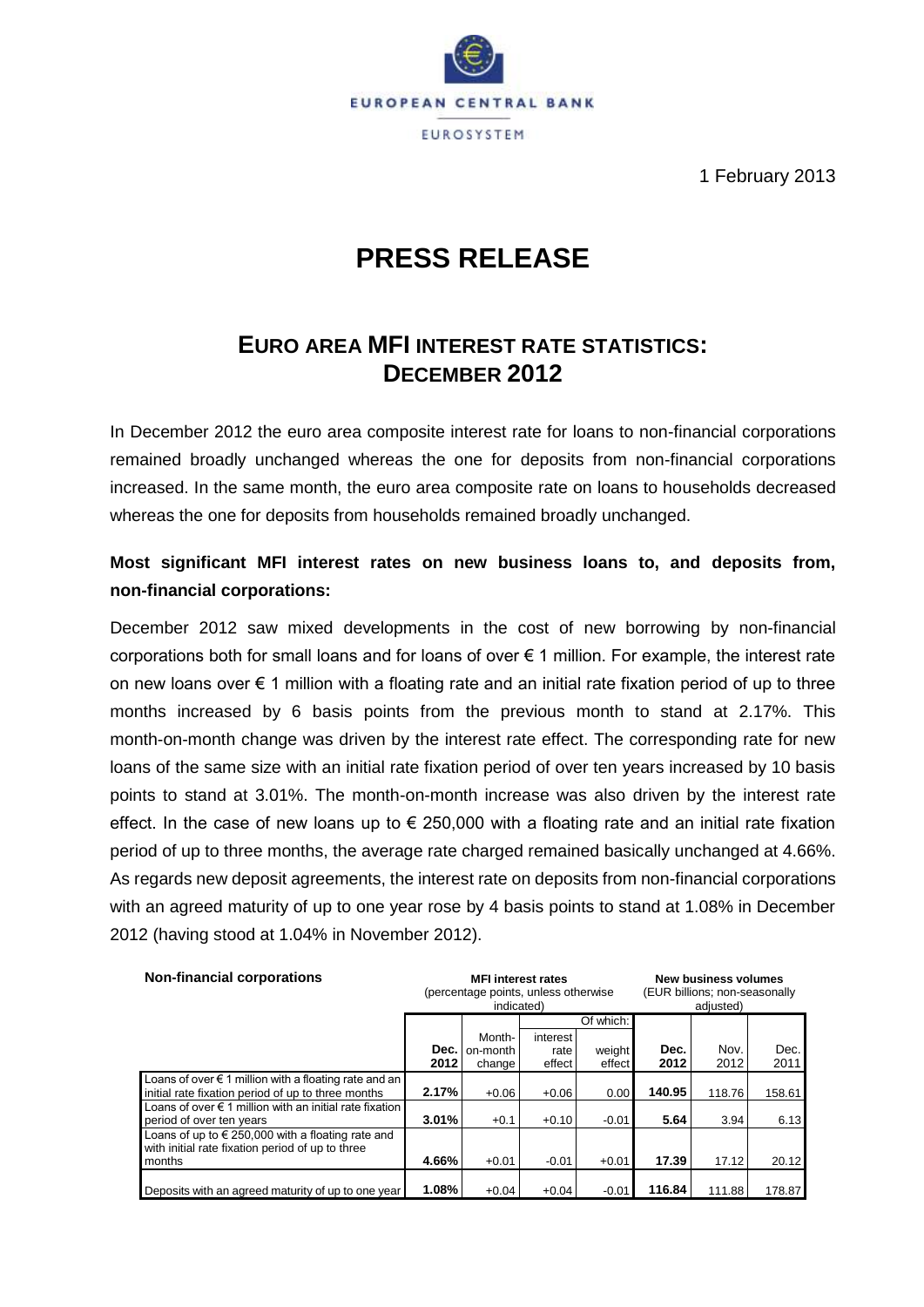### **Most significant MFI interest rates on new business loans to sole proprietors and unincorporated partnerships:**

The interest rate on new loans to sole proprietors and unincorporated partnerships with a floating rate or an initial rate fixation period of up to one year decreased by 18 basis points to stand at 3.15%. This change was explained by common developments in the interest rate and weight effect.

| Sole proprietors and unincorporated<br>partnerships                  | <b>New business volumes</b><br><b>MFI</b> interest rates<br>(percentage points, unless otherwise<br>(EUR billions; non-seasonally<br>indicated)<br>adjusted) |                              |                            |                  |              |              |              |  |  |  |  |  |
|----------------------------------------------------------------------|--------------------------------------------------------------------------------------------------------------------------------------------------------------|------------------------------|----------------------------|------------------|--------------|--------------|--------------|--|--|--|--|--|
|                                                                      |                                                                                                                                                              |                              |                            | Of which:        |              |              |              |  |  |  |  |  |
|                                                                      | Dec.<br>2012                                                                                                                                                 | Month-<br>on-month<br>change | interest<br>rate<br>effect | weight<br>effect | Dec.<br>2012 | Nov.<br>2012 | Dec.<br>2011 |  |  |  |  |  |
| Loans at floating rate and with fixation period of up<br>to one year | 3.15%                                                                                                                                                        | $-0.18$                      | $-0.09$                    | $-0.09$          | 5.58         | 4.73         | 5.79         |  |  |  |  |  |

### **Most significant MFI interest rates on new business loans to, and deposits from, households:**

In December 2012 the interest rate on new loans to households for consumption with a floating rate and an initial rate fixation period of up to one year fell by 29 basis points to stand at 5.32%. This was driven by the interest rate effect which outweighed the corresponding weight effect. In the same period, the cost of new borrowing by households with regard to housing loans saw mixed developments. The interest rate on loans for house purchases with a floating rate and an initial rate fixation period of up to one year remained basically unchanged at 2.86%. Furthermore, the interest rate on loans with an initial rate fixation period of over ten years rose by 5 basis points to stand at 3.45% in December 2012.

Rates agreed on new deposits from households remained basically unchanged. The interest rate on deposits with an agreed maturity of up to one year remained basically unchanged at 2.71%. Finally, the interest rate on deposits redeemable at three months' notice remained basically unchanged at 1.60% in December 2012.

| <b>Households</b>                                                                                       |              | <b>MFI</b> interest rates<br>(percentage points, unless otherwise<br>indicated) |                            |                  | New business volumes<br>(EUR billions; non-seasonally<br>adjusted) |              |              |
|---------------------------------------------------------------------------------------------------------|--------------|---------------------------------------------------------------------------------|----------------------------|------------------|--------------------------------------------------------------------|--------------|--------------|
|                                                                                                         |              |                                                                                 |                            |                  |                                                                    |              |              |
|                                                                                                         | Dec.<br>2012 | Month-<br>on-month<br>change                                                    | interest<br>rate<br>effect | weight<br>effect | Dec.<br>2012                                                       | Nov.<br>2012 | Dec.<br>2011 |
| Loans for consumption with a floating rate and an<br>initial rate fixation period of up to one year     | 5.32%        | $-0.29$                                                                         | $-0.35$                    | $+0.06$          | 2.90                                                               | 3.34         | 3.79         |
| Loans for house purchases with a floating rate and<br>an initial rate fixation period of up to one year | 2.86%        | $-0.01$                                                                         | $-0.04$                    | $+0.03$          | 14.88                                                              | 12.56        | 15.55        |
| Loans for house purchases with an initial rate<br>fixation period of over ten years                     | 3.45%        | $+0.05$                                                                         | $-0.05$                    | $+0.10$          | 14.25                                                              | 12.79        | 20.25        |
| Deposits with an agreed maturity of up to one year                                                      | 2.71%        | $-0.02$                                                                         | $-0.04$                    | $+0.02$          | 85.88                                                              | 87.58        | 102.71       |
| Deposits redeemable at notice of up to three<br>months*                                                 | 1.60%        | $-0.01$                                                                         | $-0.02$                    |                  | $0.00$ 2.019.36                                                    | 1.991.09     | 1.905.43     |

\* For this instrument category, the concept of new business is extended to the whole outstanding amounts and therefore it is not comparable with the business volumes of the other categories; households and non-financial corporations are merged and allocated to the household sector. Volume data derives from ECB MFI Balance Sheet Items Statistics.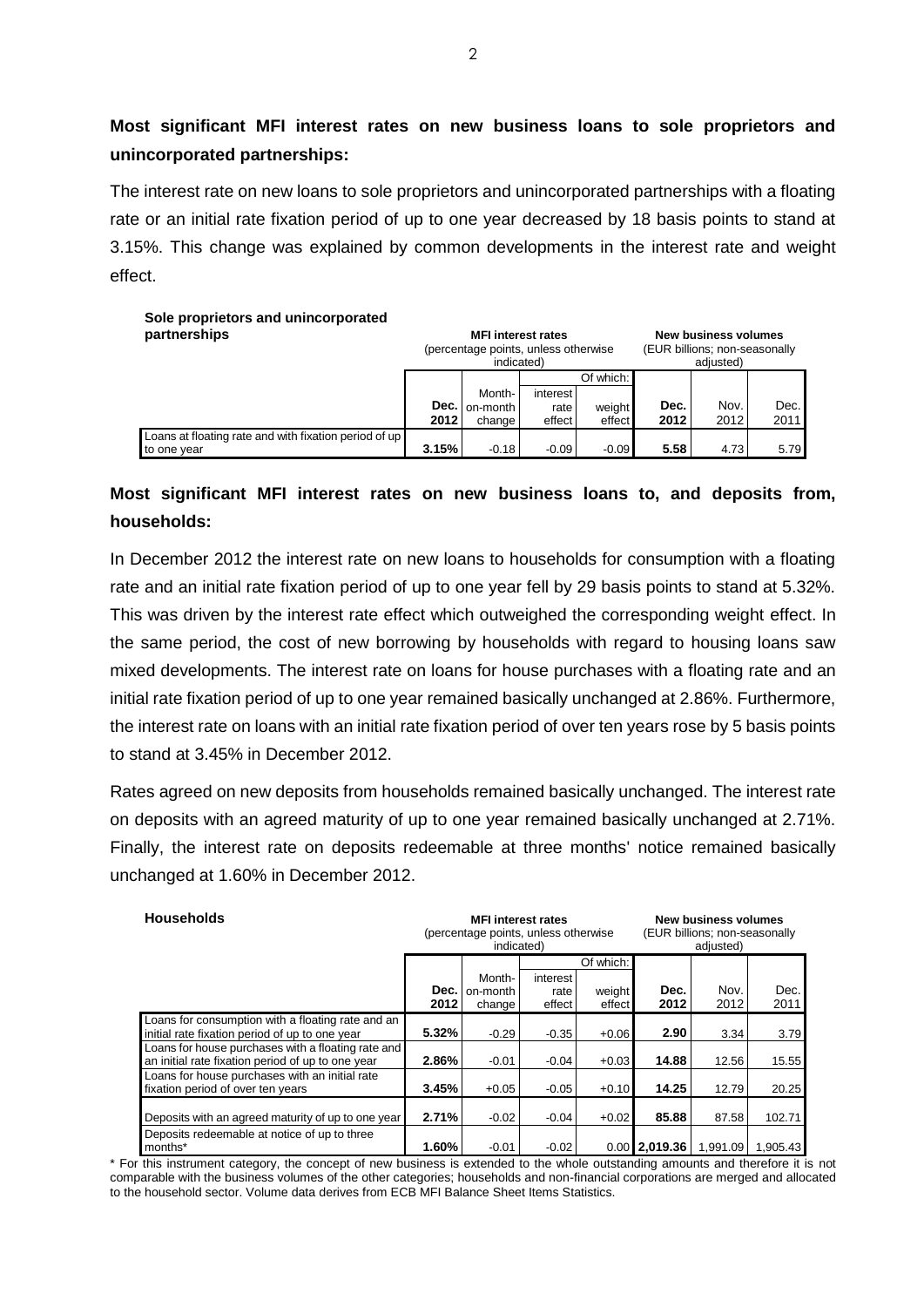#### *Notes:*

- *The first paragraph of the press release is based on the arithmetic average of MFI interest rates, weighted by new business volumes, for the following four categories: loans to and deposits from households, and loans to and deposits from non-financial corporations. The rest of the press release presents statistical information derived from a subset of the available MFI interest rate statistics. The full*  set of statistics can be downloaded from the "MFI interest rates" part of the "Money, banking and financial *markets" section of the ECB's Statistical Data Warehouse (see [http://sdw.ecb.europa.eu\)](http://sdw.ecb.europa.eu/). More detailed information on MFI interest rate statistics, including the release calendar, is available from the "Bank interest rates" part of the "Monetary and financial statistics" section of the ECB's statistics website (see [http://www.ecb.europa.eu/stats\)](http://www.ecb.europa.eu/stats).*
- *In this press release, loans are categorised on the basis of their initial rate fixation period - i.e. the period of time at the start of the contract during which the interest rate will not change. Floating rate is defined as the interest rate that is subject to revisions on a continuous basis or at the discretion of the MFI.*
- *For MFI interest rate statistics, "new business" refers to any new agreement between a customer and an MFI, while "outstanding amounts" refers to the stock of all deposits and all loans at a specific moment in time.*
- *In this press release "up to" means "up to and including".*
- *Interest rates on new business are weighted on the basis of the size of the individual agreements. This is done both by the reporting agents and when computing the national and euro area averages. Thus, in addition to changes in actual interest rates, changes in average euro area interest rates for new business also reflect changes in the weights of individual countries' new business for the instrument categories concerned. The "interest rate effect" and the "weight effect" presented in this press release are derived from the Bennet index, which allows month-on-month developments in euro area aggregate rates resulting from changes in individual country rates (the "interest rate effect") to be disentangled from those caused by changes in the weights of individual euro area countries' contribution (the "weight effect").*
- *In addition to monthly euro area MFI interest rate statistics for December 2012, this press release incorporates minor revisions to data for previous periods. Unless otherwise indicated, these euro area statistics cover the EU Member States that had adopted the euro at the time to which the data relate. Thus, these statistics include Greece as of January 2001, Slovenia as of January 2007, Cyprus and Malta as of January 2008, Slovakia as of January 2009 and Estonia as of January 2011.*

### **European Central Bank**

Directorate General Communications and Language Services

Press and Information Division

Kaiserstraße 29, D-60311 Frankfurt am Main

Tel.: +49 69 1344 7455, Fax: +49 69 1344 7404

Internet: [http://www.ecb.europa.eu](http://www.ecb.europa.eu/)

**Reproduction is permitted provided that the source is acknowledged.**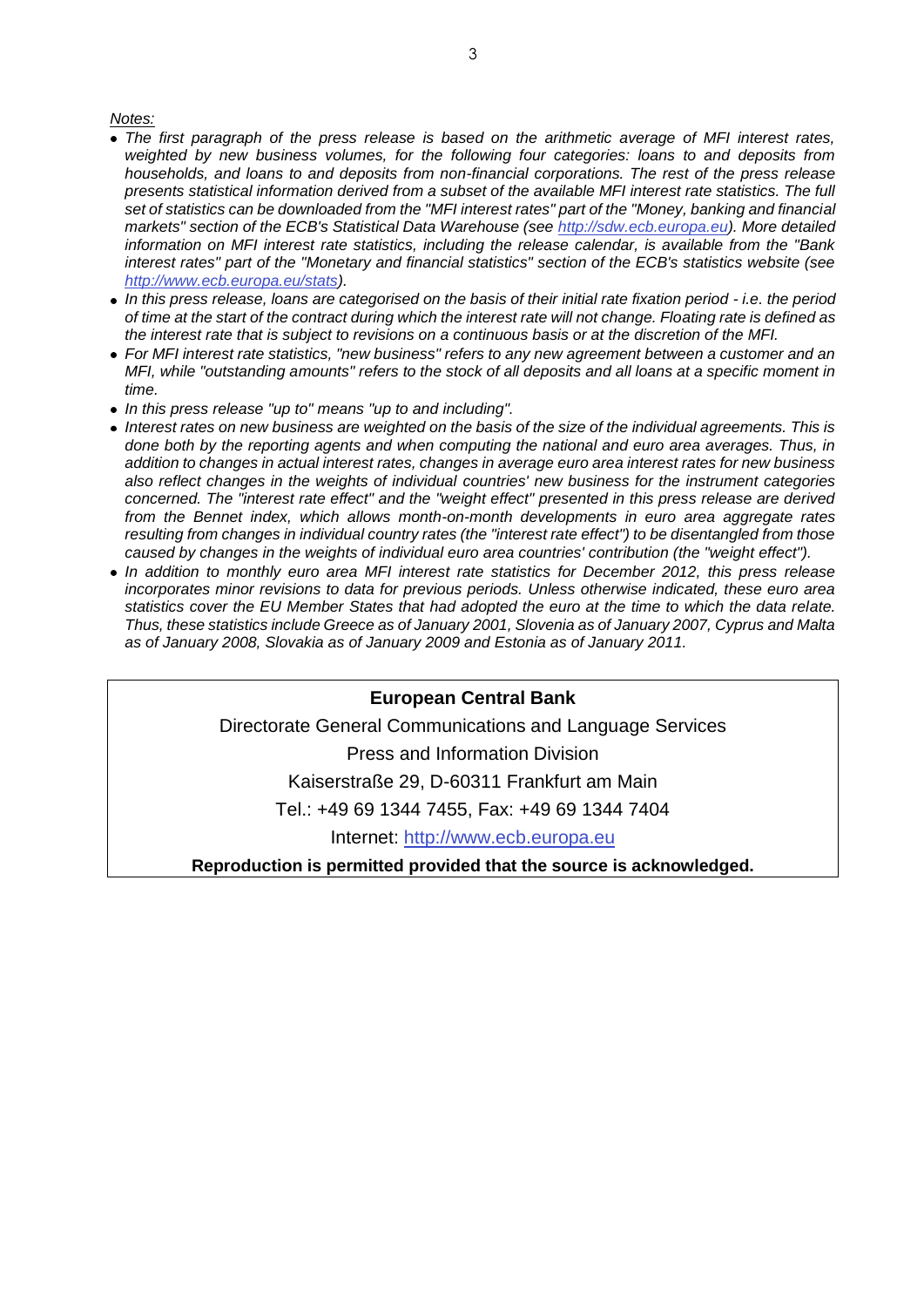#### **Table 1 MFI interest rates on new euro-denominated loans to euro area non-financial corporations 1)** es per annum; period average rates; new

|                                                                                            | 2011<br>Dec. | 2012<br>Jan. | 2012<br>Feb. | 2012<br>Mar. | 2012<br>Apr. | 2012<br><b>May</b> | 2012<br><b>June</b> | 2012<br>July | 2012<br>Aug. | 2012<br>Sep. | 2012<br>Oct. | 2012<br>Nov. | 2012<br>Dec. |
|--------------------------------------------------------------------------------------------|--------------|--------------|--------------|--------------|--------------|--------------------|---------------------|--------------|--------------|--------------|--------------|--------------|--------------|
| Loans to non-financial corporations                                                        |              |              |              |              |              |                    |                     |              |              |              |              |              |              |
| Revolving loans and overdrafts, convenience and extended credit card debt <sup>2),3)</sup> | 4,47         | 4,45         | 4,41         | 4,39         | 4,25         | 4,22               | 4,19                | 4,07         | 3,98         | 3,96         | 3,96         | 3,94         | 3,94         |
| Revolving loans and overdrafts <sup>2)</sup>                                               | 4,66         | 4,63         | 4,58         | 4,60         | 4,46         | 4,42               | 4,39                | 4,29         | 4,20         | 4,18         | 4,21         | 4,17         | 4,18         |
| Extended credit card debt <sup>2)</sup>                                                    | 11,57        | 11,21        | 11,50        | 12,60        | 11,86        | 12,16              | 12,08               | 11,89        | 11,83        | 11,88        | 11,97        | 12,00        | 11,58        |
| Up to EUR 250,000 <sup>4)</sup>                                                            |              |              |              |              |              |                    |                     |              |              |              |              |              |              |
| Floating rate and initial rate fixation period of up to three months                       | 4,89         | 4,93         | 4,86         | 4,81         | 4,96         | 4,82               | 4,81                | 4,86         | 4,84         | 4,69         | 4,74         | 4,65         | 4,66         |
| Floating rate and up to one year, original maturity over one year                          | 5,07         | 4,90         | 5,04         | 5,01         | 4,65         | 4,86               | 4,84                | 4,75         | 4,60         | 4,56         | 4,49         | 4,56         | 4,41         |
| Over three months and up to one year initial rate fixation                                 | 5,15         | 5,35         | 5,25         | 5,17         | 5,09         | 5,11               | 5,03                | 5,17         | 4,95         | 4,75         | 4,89         | 4,82         | 4,46         |
| Over one and up to three years initial rate fixation                                       | 4,98         | 4,78         | 4,74         | 4,66         | 4,61         | 4,60               | 4,58                | 4,58         | 4,31         | 4,26         | 4,29         | 4,16         | 4,21         |
| Over three and up to five years initial rate fixation                                      | 5,05         | 5,04         | 5,02         | 5,00         | 4,85         | 4,84               | 4,76                | 4,56         | 4,50         | 4,45         | 4,31         | 4,31         | 4,24         |
| Over five and up to ten years initial rate fixation                                        | 4,59         | 4,40         | 4,65         | 4,63         | 4,57         | 4,49               | 4,41                | 4,13         | 3,92         | 3,88         | 3,79         | 3,79         | 3,68         |
| Over ten years initial rate fixation                                                       | 4,27         | 4,33         | 4,41         | 4,32         | 4,39         | 4,20               | 4,16                | 4,12         | 3,88         | 3,93         | 3,94         | 3,78         | 3,51         |
| Over an amount of EUR 250,000 and up to EUR 1 million <sup>4)</sup>                        |              |              |              |              |              |                    |                     |              |              |              |              |              |              |
| Floating rate and up to three months initial rate fixation                                 | 3,63         | 3,45         | 3,29         | 3,19         | 3,11         | 3,07               | 3,03                | 2,99         | 2,86         | 2,87         | 2,85         | 2,86         | 2,84         |
| Floating rate and up to one year, original maturity over one year                          | 4,20         | 3,90         | 4,01         | 3,98         | 3,57         | 3,71               | 3,65                | 3,52         | 3,31         | 3,33         | 3,20         | 3,29         | 3,21         |
| Over three months and up to one year initial rate fixation                                 | 4,56         | 4,54         | 4,47         | 4,40         | 4,30         | 4,30               | 4,16                | 4,29         | 3,97         | 3,66         | 3,85         | 3,82         | 3,52         |
| Over one and up to three years initial rate fixation                                       | 3,86         | 3,73         | 3,85         | 4,00         | 3,90         | 3,92               | 3,93                | 3,98         | 3,66         | 3,67         | 3,76         | 3,57         | 3,36         |
| Over three and up to five years initial rate fixation                                      | 4,04         | 3,91         | 4,00         | 3,91         | 3,86         | 3,82               | 3,76                | 3,61         | 3,36         | 3,31         | 3,25         | 3,37         | 3,33         |
| Over five and up to ten years initial rate fixation                                        | 4,02         | 3,87         | 3,84         | 3,87         | 3,87         | 3,77               | 3,75                | 3,58         | 3,35         | 3,38         | 3,21         | 3,18         | 3,15         |
| Over ten years initial rate fixation                                                       | 3,93         | 4,24         | 4,17         | 4,05         | 4,07         | 3,95               | 3,79                | 3,84         | 3,55         | 3,54         | 3.63         | 3,38         | 3,35         |
| Over an amount of EUR 1 million <sup>4)</sup>                                              |              |              |              |              |              |                    |                     |              |              |              |              |              |              |
| Floating rate and up to three months initial rate fixation                                 | 3,04         | 2,66         | 2,50         | 2,39         | 2,39         | 2,37               | 2,44                | 2,23         | 2,05         | 2,15         | 2,12         | 2,11         | 2,17         |
| Floating rate and up to one year, original maturity over one year                          | 3,45         | 3,04         | 3,22         | 2,84         | 2,78         | 3,11               | 3,05                | 2,65         | 2,48         | 2,38         | 2,47         | 2,39         | 2,52         |
| Over three months and up to one year initial rate fixation                                 | 3,74         | 3,70         | 3,76         | 3,43         | 3,52         | 3,75               | 3,20                | 3,31         | 2,96         | 2,57         | 2,91         | 2,68         | 2,78         |
| Over one and up to three years initial rate fixation                                       | 3,11         | 3,06         | 3,36         | 3,06         | 3,43         | 3,41               | 3,44                | 3,62         | 3,08         | 2,92         | 3,30         | 3,76         | 3,20         |
| Over three and up to five years initial rate fixation                                      | 3,95         | 3,45         | 3,89         | 3,09         | 3,40         | 3,48               | 3,03                | 3,13         | 3,21         | 2,73         | 3,00         | 3,26         | 2,41         |
| Over five and up to ten years initial rate fixation                                        | 3,73         | 2,70         | 3,77         | 3,37         | 3,51         | 3,60               | 3,34                | 3,19         | 3,16         | 2,95         | 2,93         | 2,90         | 2,71         |
| Over ten years initial rate fixation                                                       | 3,75         | 3,80         | 3,64         | 3,57         | 3,59         | 3,51               | 3,22                | 3,50         | 3,01         | 3,06         | 3,20         | 2,91         | 3,01         |
| Up to an amount of EUR 1 million <sup>4)</sup>                                             |              |              |              |              |              |                    |                     |              |              |              |              |              |              |
| Floating rate and up to one year initial rate fixation                                     | 4,44         | 4,38         | 4,28         | 4,20         | 4,19         | 4,14               | 4,08                | 4,12         | 3,94         | 3,87         | 3,93         | 3,90         | 3,79         |
| Over one and up to five years initial rate fixation                                        | 4,63         | 4,56         | 4,59         | 4,57         | 4,48         | 4,48               | 4,44                | 4,34         | 4,15         | 4,10         | 4,06         | 4,04         | 3,92         |
| Over five years initial rate fixation                                                      | 4,17         | 4,20         | 4,25         | 4,21         | 4,21         | 4,09               | 4,00                | 3,88         | 3,63         | 3,64         | 3,58         | 3,49         | 3,41         |
| Over an amount of EUR 1 million <sup>4)</sup>                                              |              |              |              |              |              |                    |                     |              |              |              |              |              |              |
| Floating rate and up to one year initial rate fixation                                     | 3,16         | 2,80         | 2,65         | 2,52         | 2,54         | 2,58               | 2,56                | 2,40         | 2,16         | 2,21         | 2,22         | 2,18         | 2,28         |
| Over one and up to five years initial rate fixation                                        | 3,39         | 3,16         | 3,60         | 3,07         | 3,42         | 3,44               | 3,30                | 3,39         | 3,14         | 2,86         | 3,15         | 3,54         | 2,89         |
| Over five years initial rate fixation                                                      | 3.74         | 2.97         | 3,71         | 3,46         | 3,54         | 3,56               | 3,28                | 3,33         | 3,09         | 3,01         | 3.04         | 2,91         | 2,86         |

Source: ECB MFI interest rate statistics. 1) In this table, 'up to' means 'up to and including'. 2) For this instrument category, new business and outstanding amounts coincide; end-of-period rates.

3) Data as of June 2010 may not be fully comparable with earlier data owing to methodological changes arising from the implementation of: (i) Regulations ECB/2008/32 and (ii) ECB/2009/7 amending Regulation ECB/2001/18.

4) Excludes revolving loans and overdrafts, and convenience and extended credit card debt.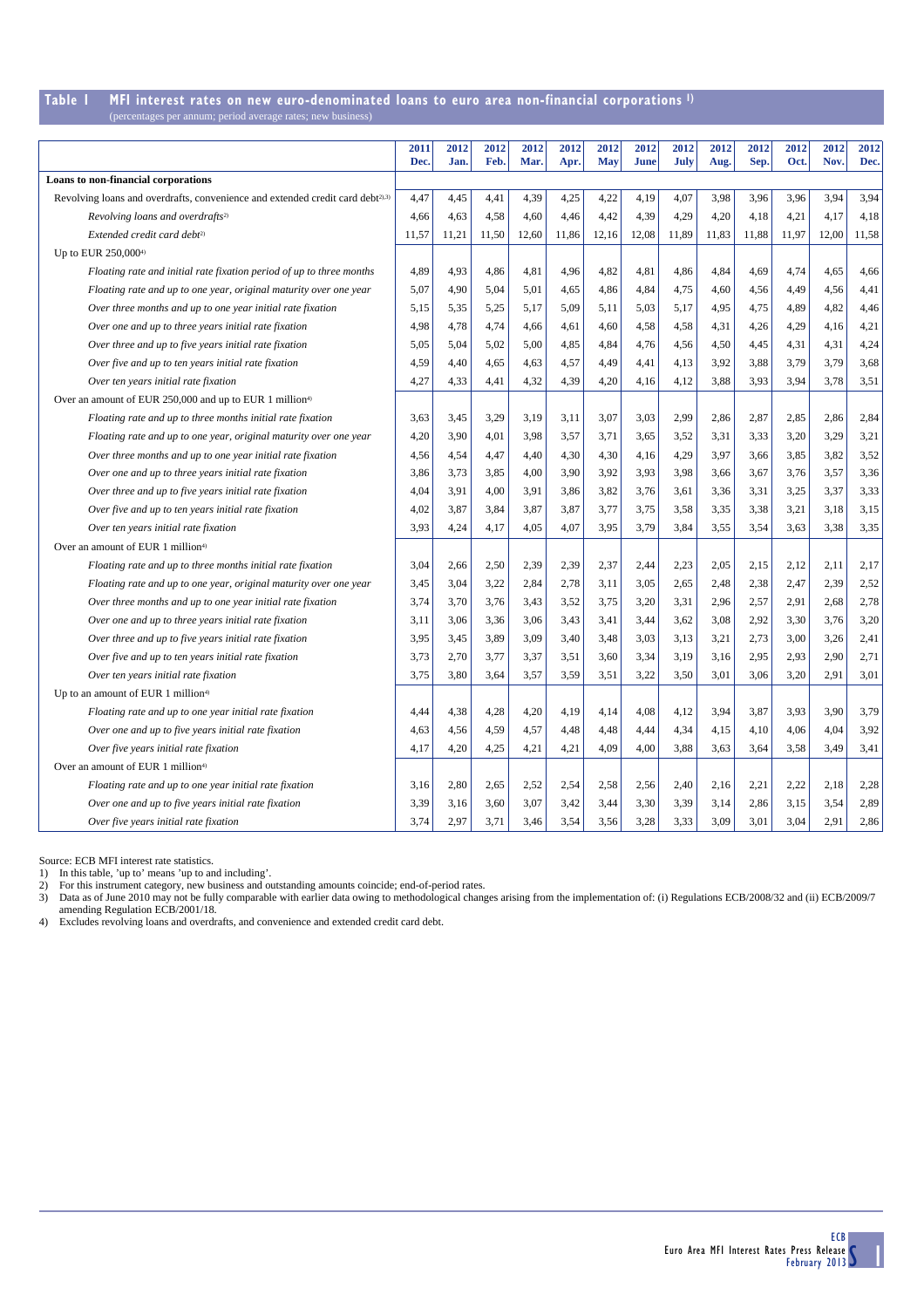## **Table 2 Volumes of new euro-denominated loans to euro area non-financial corporations 1)**

| (EUR billions; non-seasonally adjusted; new business) |  |  |  |
|-------------------------------------------------------|--|--|--|
|-------------------------------------------------------|--|--|--|

|                                                                                            | 2011<br>Dec. | 2012<br>Jan. | 2012<br>Feb. | 2012<br>Mar. | 2012<br>Apr. | 2012<br><b>May</b> | 2012<br><b>June</b> | 2012<br>July | 2012<br>Aug. | 2012<br>Sep.  | 2012<br>Oct. | 2012<br>Nov.  | 2012<br>Dec.  |
|--------------------------------------------------------------------------------------------|--------------|--------------|--------------|--------------|--------------|--------------------|---------------------|--------------|--------------|---------------|--------------|---------------|---------------|
| Loans to non-financial corporations                                                        |              |              |              |              |              |                    |                     |              |              |               |              |               |               |
| Revolving loans and overdrafts, convenience and extended credit card debt <sup>2),3)</sup> | 676,16       | 694,72       | 684,11       | 681,32       | 690,81       | 685,50             | 684,85              | 694,09       |              | 679,18 672,70 | 674,21       | 680,13 668,73 |               |
| Revolving loans and overdrafts <sup>2)</sup>                                               | 669,47       | 695,01       | 690,74       | 678,56       | 692,80       | 686,16             | 689,47              | 696,63       | 683,73       | 680,14        | 678,55       |               | 685,42 678,90 |
| Extended credit card debt <sup>2)</sup>                                                    | 0,37         | 0,35         | 0,35         | 0,38         | 0.33         | 0,32               | 0,32                | 0,31         | 0,31         | 0,31          | 0,30         | 0,31          | 0,31          |
| Up to EUR 250,0004)                                                                        |              |              |              |              |              |                    |                     |              |              |               |              |               |               |
| Floating rate and initial rate fixation period of up to three months                       | 20,12        | 18,06        | 17,82        | 18,95        | 18,23        | 18,72              | 17,94               | 19,03        | 15,00        | 17,07         | 18,71        | 17,12         | 17,39         |
| Floating rate and up to one year, original maturity over one year                          | 5,19         | 3,88         | 3,91         | 4,72         | 4,04         | 4,67               | 4,87                | 4,77         | 3,20         | 3,48          | 4,14         | 4,20          | 4,82          |
| Over three months and up to one year initial rate fixation                                 | 7,91         | 6,60         | 6,53         | 7,48         | 6,87         | 7,10               | 7,29                | 7,39         | 5,05         | 5,91          | 7,11         | 6,19          | 6,88          |
| Over one and up to three years initial rate fixation                                       | 1,78         | 1,54         | 1,48         | 1,87         | 1,64         | 1,57               | 1,70                | 1,67         | 1,33         | 1,30          | 1,59         | 1,64          | 1,71          |
| Over three and up to five years initial rate fixation                                      | 1,98         | 1,63         | 1,56         | 1,83         | 1,65         | 1,61               | 1,80                | 1,78         | 1,29         | 1,30          | 1,61         | 1,50          | 1,63          |
| Over five and up to ten years initial rate fixation                                        | 1,51         | 1,45         | 1,24         | 1,41         | 1,30         | 1,14               | 1,36                | 1,44         | 1,05         | 1,01          | 1,23         | 1,05          | 1,27          |
| Over ten years initial rate fixation                                                       | 0.89         | 1,08         | 0,53         | 0,64         | 0,49         | 0,50               | 0,60                | 0,74         | 0,49         | 0,59          | 0,61         | 0,55          | 0,70          |
| Over an amount of EUR 250,000 and up to EUR 1 million <sup>4)</sup>                        |              |              |              |              |              |                    |                     |              |              |               |              |               |               |
| Floating rate and up to three months initial rate fixation                                 | 19,35        | 18,62        | 17,57        | 19,39        | 19,36        | 18,82              | 19,53               | 19,99        | 17,14        | 18,28         | 19,93        | 17,68         | 19,08         |
| Floating rate and up to one year, original maturity over one year                          | 7,74         | 5,90         | 5,30         | 6,31         | 6,61         | 6,05               | 7,19                | 7,34         | 5,06         | 6,03          | 6,72         | 5,77          | 7,47          |
| Over three months and up to one year initial rate fixation                                 | 5,63         | 5,01         | 3,97         | 4,90         | 5,20         | 4,43               | 4,96                | 5,58         | 3,44         | 4,46          | 5,42         | 4,07          | 5,37          |
| Over one and up to three years initial rate fixation                                       | 1,11         | 0,80         | 0,72         | 0,78         | 0,66         | 0,60               | 0,61                | 0,63         | 0,47         | 0,53          | 0,61         | 0,55          | 1,04          |
| Over three and up to five years initial rate fixation                                      | 0,99         | 0,75         | 0,63         | 0,82         | 0,72         | 0,74               | 0,75                | 0,85         | 0,57         | 0,61          | 0,75         | 0,60          | 0,84          |
| Over five and up to ten years initial rate fixation                                        | 1,82         | 1,48         | 1,19         | 1,42         | 1,24         | 1,21               | 1,51                | 1,68         | 1,29         | 1,27          | 1,43         | 1,18          | 1,31          |
| Over ten years initial rate fixation                                                       | 1,68         | 1,86         | 1,08         | 1,21         | 0.91         | 0,93               | 1,21                | 1,20         | 0,88         | 0.96          | 1.03         | 1,03          | 1,32          |
| Over an amount of EUR 1 million <sup>4)</sup>                                              |              |              |              |              |              |                    |                     |              |              |               |              |               |               |
| Floating rate and up to three months initial rate fixation                                 | 158,61       | 128,96       | 126,26       | 143,05       | 136,52       | 133,16             | 149,80              | 148,98       | 120,09       | 127,19        | 141,77       | 118,76        | 140,95        |
| Floating rate and up to one year, original maturity over one year                          | 64,02        | 43,40        | 38,26        | 46,17        | 48,83        | 45,28              | 55,91               | 53,63        | 35,65        | 42,05         | 46,80        | 35,65         | 56,60         |
| Over three months and up to one year initial rate fixation                                 | 34,25        | 20,46        | 16,81        | 19,94        | 21,54        | 23,34              | 27,75               | 27,29        | 16,00        | 22,67         | 20,52        | 18,21         | 28,79         |
| Over one and up to three years initial rate fixation                                       | 6,48         | 5,66         | 2,76         | 3,76         | 2,32         | 2,34               | 3,58                | 3,15         | 1,61         | 2,51          | 2,25         | 2,78          | 5,93          |
| Over three and up to five years initial rate fixation                                      | 3,29         | 1,97         | 2,22         | 2,05         | 2,13         | 2,03               | 2,32                | 2,65         | 1,39         | 1,30          | 2,10         | 2,21          | 3,91          |
| Over five and up to ten years initial rate fixation                                        | 5,99         | 9,65         | 3,41         | 4,45         | 4,21         | 3,50               | 4,47                | 5,71         | 3,63         | 2,90          | 4,46         | 3,43          | 5,68          |
| Over ten years initial rate fixation                                                       | 6,13         | 3,15         | 2,68         | 3,68         | 2,65         | 3,03               | 5,34                | 4,70         | 3,42         | 3,58          | 3,04         | 3,94          | 5,64          |
| Up to an amount of EUR 1 million <sup>4)</sup>                                             |              |              |              |              |              |                    |                     |              |              |               |              |               |               |
| Floating rate and up to one year initial rate fixation                                     | 53,00        | 48,28        | 45,89        | 50,72        | 49,66        | 49,06              | 49,73               | 51,99        | 40,64        | 45,73         | 51,16        | 45,07         | 48,72         |
| Over one and up to five years initial rate fixation                                        | 5,87         | 4,71         | 4,38         | 5,26         | 4,66         | 4,50               | 4,85                | 4,90         | 3,65         | 3,73          | 4,53         | 4,27          | 5,18          |
| Over five years initial rate fixation                                                      | 5,90         | 5,86         | 4,05         | 4,67         | 3,95         | 3,79               | 4,68                | 5,05         | 3,72         | 3,84          | 4,30         | 3,82          | 4,60          |
| Over an amount of EUR 1 million <sup>4)</sup>                                              |              |              |              |              |              |                    |                     |              |              |               |              |               |               |
| Floating rate and up to one year initial rate fixation                                     | 192,86       | 149,43       | 143,06       | 162,99       | 158,06       | 156,50             | 177,55              | 176,27       | 136,09       | 149,86        | 162,29       |               | 136,96 169,74 |
| Over one and up to five years initial rate fixation                                        | 9,77         | 7,63         | 4,98         | 5,80         | 4,43         | 4,37               | 5,68                | 5,80         | 3,00         | 3,80          | 4,35         | 4,99          | 9,84          |
| Over five years initial rate fixation                                                      | 12,11        | 12,81        | 6,09         | 8,13         | 6,85         | 6,54               | 9,81                | 10,41        | 7,05         | 6,47          | 7,50         | 7,37          | 11,33         |

Source: ECB MFI interest rate statistics.

1) In this table, 'up to' means 'up to and including'.<br>2) For these instrument categories, new business and outstanding amounts coincide. End-of-period data. These categories are not fully comparable as data are collected

different regulations. 3) Data as of June 2010 may not be fully comparable with earlier data owing to methodological changes arising from the implementation of: (i) Regulations ECB/2008/32 and (ii) ECB/2009/7 amending Regulation ECB/2001/18.<br>4)

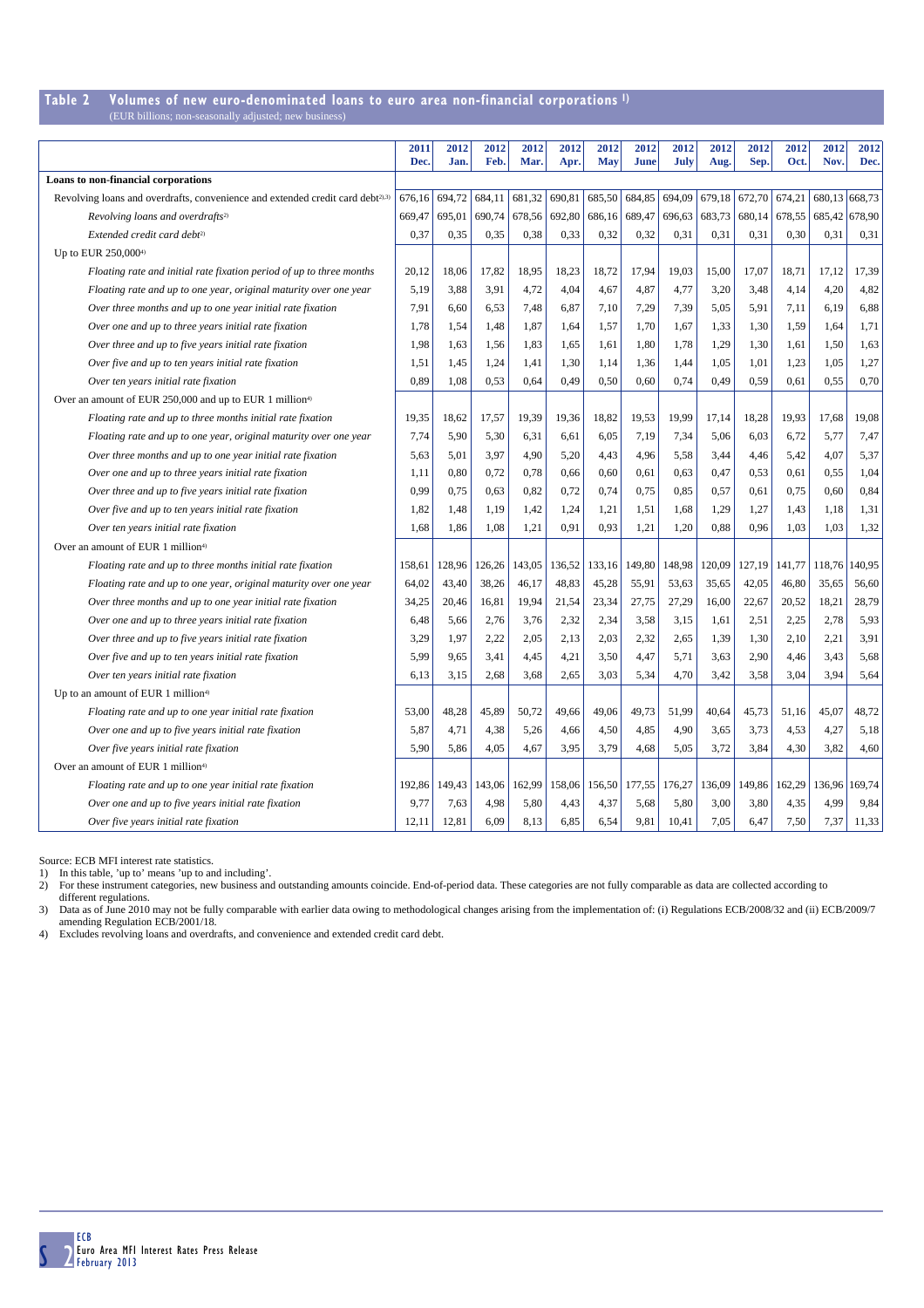#### **Table 3 New euro-denominated loans with collateral and/or guarantees to euro area non-financial corporations 1)** (percentages per annum, period average rates; EUR billions, non-seasonally adjusted; new business)

|                                                                                                              | 2011<br>Dec. | 2012<br>Jan.                | 2012<br>Feb. | 2012<br>Mar. | 2012         | 2012<br><b>May</b> | 2012<br>June | 2012<br><b>July</b> | 2012         | 2012<br>Sep. | 2012<br>Oct. | 2012<br>Nov. | 2012<br>Dec. |
|--------------------------------------------------------------------------------------------------------------|--------------|-----------------------------|--------------|--------------|--------------|--------------------|--------------|---------------------|--------------|--------------|--------------|--------------|--------------|
|                                                                                                              |              | <b>MFI</b> interest rates   |              |              | Apr.         |                    |              |                     | Aug.         |              |              |              |              |
| Up to an amount of EUR $250,000^{2}$                                                                         |              |                             |              |              |              |                    |              |                     |              |              |              |              |              |
| Floating rate and initial rate fixation period of up to three months                                         | 4,91         | 4,89                        | 4,78         | 4,67         | 4,47         | 4,46               | 4,40         | 4,46                | 4,41         | 4,40         | 4,38         | 4,36         | 4,36         |
| Floating rate and up to one year, original maturity over one year                                            | 5,14         | 5,06                        | 5,17         | 5,09         | 4,58         | 4,88               | 4,72         | 4,74                | 4,59         | 4,54         | 4,55         | 4,60         | 4,50         |
| Over three months and up to one year initial rate fixation                                                   | 5,08         | 5,28                        | 5,17         | 5,07         | 4,86         | 4,99               | 4,82         | 5,23                | 4,93         | 4,69         | 4,79         | 4,70         | 4,28         |
| Over one and up to three years initial rate fixation                                                         | 4,49         | 4,39                        | 4,41         | 4,47         | 4,56         | 4,58               | 4,54         | 4,54                | 4,47         | 4,20         | 4,23         | 4,31         | 4,26         |
| Over three and up to five years initial rate fixation                                                        | 4,85         | 4,73                        | 4,72         | 4,80         | 4,69         | 4,67               | 4,58         | 4,42                | 4,41         | 4,31         | 4,14         | 4,14         | 4,06         |
| Over five and up to ten years initial rate fixation                                                          | 4,51         | 4,32                        | 4,52         | 4,57         | 4,53         | 4,48               | 4,35         | 4,08                | 3,89         | 3,83         | 3,70         | 3,68         | 3,60         |
| Over ten years initial rate fixation                                                                         | 4,29         | 4,34                        | 4,44         | 4,35         | 4,35         | 4,23               | 4,25         | 4,16                | 3,96         | 3,93         | 3,96         | 3,79         | 3,71         |
| Over an amount of EUR 250,000 and up to EUR 1 million <sup>2)</sup>                                          |              |                             |              |              |              |                    |              |                     |              |              |              |              |              |
| Floating rate and up to three months initial rate fixation                                                   | 3,62         | 3,36                        | 3,13         | 3,11         | 3,00         | 2,90               | 2,89         | 2,87                | 2,75         | 2,80         | 2,74         | 2,78         | 2,76         |
| Floating rate and up to one year, original maturity over one year                                            | 4,22         | 3,99                        | 4,08         | 4,02         | 3,51         | 3,62               | 3,54         | 3,43                | 3,19         | 3,19         | 3,10         | 3,20         | 3,18         |
| Over three months and up to one year initial rate fixation                                                   | 4,55         | 4,68                        | 4,57         | 4,50         | 4,35         | 4,52               | 4,16         | 4,47                | 4,22         | 3,64         | 3,96         | 3,92         | 3,45         |
| Over one and up to three years initial rate fixation                                                         | 3,62         | 3,58                        | 3,67         | 3,86         | 4,00         | 3,99               | 3,85         | 3,90                | 3,77         | 3,75         | 3,79         | 3,63         | 3,41         |
| Over three and up to five years initial rate fixation                                                        | 4,23         | 4,10                        | 4,15         | 4,02         | 3,99         | 3,95               | 3,95         | 3,73                | 3,74         | 3,47         | 3,58         | 3,63         | 3,54         |
| Over five and up to ten years initial rate fixation                                                          | 4,02         | 3,93                        | 3,91         | 3,97         | 3,89         | 4,00               | 3,92         | 3,81                | 3,50         | 3,48         | 3,26         | 3,28         | 3,21         |
| Over ten years initial rate fixation                                                                         | 4,01         | 4,34                        | 4,30         | 4,16         | 4,17         | 4,09               | 3,96         | 4,01                | 3,78         | 3,70         | 3,69         | 3,51         | 3,57         |
| Over an amount of EUR 1 million <sup>2)</sup>                                                                |              |                             |              |              |              |                    |              |                     |              |              |              |              |              |
| Floating rate and up to three months initial rate fixation                                                   | 2,98         | 2,76                        | 2,47         | 2,32         | 2,31         | 2,23               | 2,22         | 2,16                | 2,01         | 2,04         | 2,04         | 2,02         | 2,10         |
| Floating rate and up to one year, original maturity over one year                                            | 3,34         | 3,15                        | 3,10         | 2,90         | 2,76         | 2,68               | 2,74         | 2,66                | 2,39         | 2,30         | 2,40         | 2,41         | 2,47         |
| Over three months and up to one year initial rate fixation                                                   | 3,71         | 3,91                        | 3,92         | 3,59         | 3,47         | 3,86               | 3,34         | 3,39                | 3,21         | 2,64         | 3,23         | 3,03         | 2,78         |
| Over one and up to three years initial rate fixation                                                         | 3,50         | 3,37                        | 3,75         | 3,68         | 3,51         | 3,53               | 3,92         | 3,50                | 3,13         | 3,33         | 3,73         | 3,69         | 2,78         |
| Over three and up to five years initial rate fixation                                                        | 3,66         | 3,83                        | 4,21         | 3,20         | 3,86         | 3,88               | 2,81         | 3,07                | 3,81         | 2,61         | 3,27         | 3,63         | 2,76         |
| Over five and up to ten years initial rate fixation                                                          | 3,70         | 3,41                        | 3,86         | 3,40         | 3,43         | 3,51               | 3,29         | 3,16                | 3,36         | 3,05         | 2,89         | 2,84         | 2,93         |
| Over ten years initial rate fixation                                                                         | 3,67         | 3,84                        | 3,69         | 3,66         | 3,70         | 3,62               | 3,37         | 3,73                | 3,52         | 3,32         | 3,44         | 2,87         | 3,23         |
|                                                                                                              |              | <b>MFI</b> business volumes |              |              |              |                    |              |                     |              |              |              |              |              |
| Up to an amount of EUR 250,000 <sup>2)</sup>                                                                 |              |                             |              |              |              |                    |              |                     |              |              |              |              |              |
| Floating rate and initial rate fixation period of up to three months                                         | 4,43         | 3,92                        | 3,79         | 4,05         | 4,08         | 4,15               | 4,15         | 4,15                | 3,43         | 3,72         | 4,22         | 3,92         | 4,16         |
| Floating rate and up to one year, original maturity over one year                                            | 2,02         | 1,45                        | 1,39         | 1,64         | 1,57         | 1,58               | 1,78         | 1,66                | 1,13         | 1,29         | 1,58         | 1,57         | 1,83         |
| Over three months and up to one year initial rate fixation                                                   | 2,43         | 2,14                        | 2,03         | 2,33         | 2,24         | 2,11               | 2,22         | 2,29                | 1,65         | 1,86         | 2,30         | 2,02         | 2,20         |
| Over one and up to three years initial rate fixation                                                         | 0,55         | 0,45                        | 0,41         | 0,48         | 0,43         | 0,41               | 0,44         | 0,44                | 0,33         | 0,31         | 0,40         | 0,37         | 0,43         |
| Over three and up to five years initial rate fixation                                                        | 0,75         | 0,63                        | 0,60         | 0,68         | 0,63         | 0,56               | 0,67         | 0,66                | 0,47         | 0,49         | 0,58         | 0,52         | 0,62         |
| Over five and up to ten years initial rate fixation                                                          | 0,79         | 0,83                        | 0,68         | 0,76         | 0,69         | 0,57               | 0,71         | 0,80                | 0,56         | 0,51         | 0,63         | 0,53         | 0,70         |
| Over ten years initial rate fixation                                                                         | 0,59         | 0,80                        | 0,35         | 0,44         | 0,32         | 0,31               | 0,40         | 0,47                | 0,28         | 0,37         | 0,41         | 0,37         | 0,47         |
| Over an amount of EUR 250,000 and up to EUR 1 million <sup>2)</sup>                                          |              |                             |              |              |              |                    |              |                     |              |              |              |              |              |
| Floating rate and up to three months initial rate fixation                                                   | 7,70         | 7,20                        | 6,67         | 7,50         | 7,68         | 7,45               | 7,95         | 7,65                | 7,07         | 7,29         | 7,75         | 6,96         | 7,61         |
| Floating rate and up to one year, original maturity over one year                                            | 3,49         | 2,54                        | 2,33         | 2,73         | 3,11         | 2,70               | 3,33         | 3,28                | 2,41         | 2,86         | 3,02         | 2,71         | 3,62         |
| Over three months and up to one year initial rate fixation                                                   | 2,31         | 1,89                        | 1,58         | 1,91         | 1,98         | 1,55               | 1,92         | 2,11                | 1,38         | 1,83         | 2,11         | 1,64         | 2,27         |
| Over one and up to three years initial rate fixation                                                         | 0,70         | 0,53                        | 0,48         | 0,49         | 0,36         | 0,34               | 0,32         | 0,36                | 0,23         | 0,27         | 0,31         | 0,27         | 0,44         |
| Over three and up to five years initial rate fixation                                                        | 0,41         | 0,34                        | 0,29         | 0,35         | 0,30         | 0,33               | 0,35         | 0,39                | 0,23         | 0,26         | 0,29         | 0,27         | 0,39         |
| Over five and up to ten years initial rate fixation                                                          | 0,83         | 0,74                        | 0,56         | 0,64         | 0,55         | 0,56               | 0,71         | 0,81                | 0,58         | 0,58         | 0,60         | 0,46         | 0,61         |
| Over ten years initial rate fixation                                                                         | 0,97         | 1,33                        | 0,72         | 0,67         | 0,50         | 0,50               | 0,69         | 0.68                | 0,38         | 0,55         | 0.64         | 0,55         | 0,68         |
| Over an amount of EUR 1 million <sup>2)</sup>                                                                |              |                             |              |              |              |                    |              |                     |              |              |              |              |              |
| Floating rate and up to three months initial rate fixation                                                   | 43,69        | 35,47                       | 32,20        | 41,12        | 40,19        | 35,54              | 43,27        | 40,75               | 34,36        | 36,32        | 40,86        | 34,61        | 42,71        |
| Floating rate and up to one year, original maturity over one year                                            | 21,52        | 16,88                       | 12,19        | 16,32        | 18,21        | 14,90              | 18,93        | 20,46               | 15,26        | 17,36        | 19,09        | 15,76        | 21,74        |
| Over three months and up to one year initial rate fixation                                                   | 11,41        | 6,74                        | 4,68         | 6,74         | 7,05         | 6,08               | 8,17         | 8,48                | 4,74         | 7,95         | 7,16         | 5,38         | 7,84         |
| Over one and up to three years initial rate fixation                                                         | 2,38         | 1,87<br>0,63                | 1,55         | 1,40<br>0,81 | 1,08<br>0,84 | 0,97               | 1,36<br>0,84 | 1,25<br>1,21        | 0,74<br>0,57 | 0,85<br>0,50 | 0,97<br>0,80 | 1,33<br>1,17 | 2,74<br>1,60 |
| Over three and up to five years initial rate fixation<br>Over five and up to ten years initial rate fixation | 1,11         |                             | 1,26         |              |              | 0,62               |              |                     |              |              |              | 1,19         | 1,92         |
|                                                                                                              | 1,99         | 1,17                        | 1,21         | 1,48         | 1,40         | 1,24               | 1,71         | 2,37                | 1,40         | 0,81         | 1,65         |              |              |

Source: ECB MFI interest rate statistics. 1) In this table, 'up to' means 'up to and including'. 2) Excludes revolving loans and overdrafts, and convenience and extended credit card debt.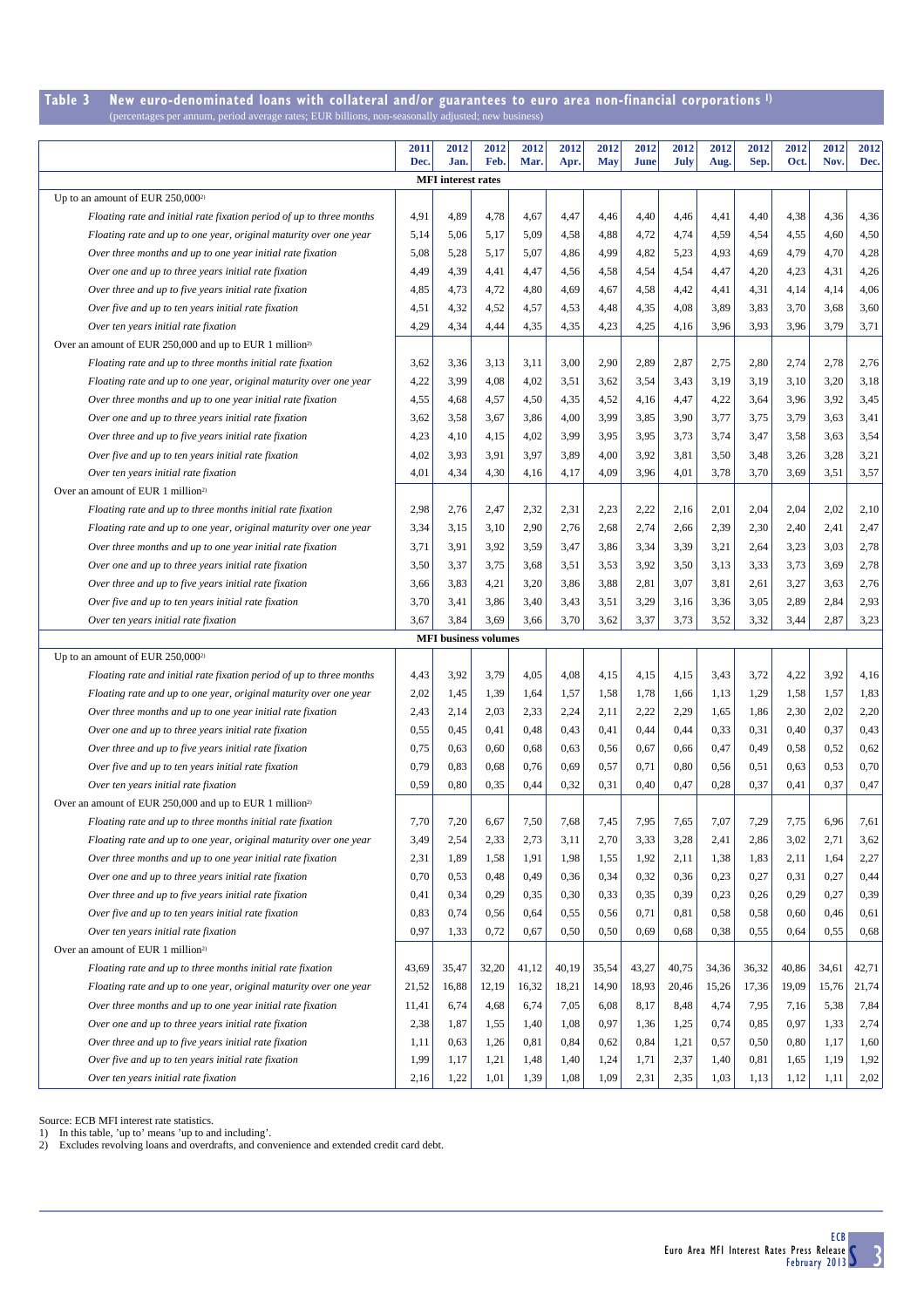### **Table 4 MFI interest rates on new euro-denominated loans to euro area households 1)**

| (percentages per annum; period average rates; new business) |  |
|-------------------------------------------------------------|--|
|-------------------------------------------------------------|--|

|                                                                                            | 2011<br>Dec. | 2012<br>Jan. | 2012<br>Feb. | 2012<br>Mar. | 2012<br>Apr. | 2012<br><b>May</b> | 2012<br><b>June</b> | 2012<br>July | 2012<br>Aug. | 2012<br>Sep. | 2012<br>Oct. | 2012<br>Nov. | 2012<br>Dec. |
|--------------------------------------------------------------------------------------------|--------------|--------------|--------------|--------------|--------------|--------------------|---------------------|--------------|--------------|--------------|--------------|--------------|--------------|
| Loans to households <sup>2)</sup>                                                          |              |              |              |              |              |                    |                     |              |              |              |              |              |              |
| Revolving loans and overdrafts, convenience and extended credit card debt <sup>3),4)</sup> | 8,79         | 8,89         | 8,84         | 8,81         | 8,68         | 8,65               | 8,66                | 8,51         | 8,51         | 8,56         | 8,49         | 8,41         | 8,22         |
| Revolving loans and overdrafts <sup>3)</sup>                                               | 8,37         | 8,46         | 8,41         | 8,39         | 8,26         | 8,26               | 8,25                | 8,15         | 8,12         | 8,14         | 8,04         | 7,96         | 7,92         |
| Extended credit card debt <sup>3)</sup>                                                    | 17,08        | 17,06        | 17,05        | 16,98        | 17,10        | 17,10              | 17,06               | 17,01        | 16,96        | 16,96        | 16,97        | 16,95        | 16,08        |
| For consumption <sup>5)</sup>                                                              |              |              |              |              |              |                    |                     |              |              |              |              |              |              |
| Floating rate and initial rate fixation of up to one year                                  | 5,27         | 5,62         | 5,70         | 5,55         | 5,43         | 5,65               | 5,61                | 5,76         | 5,79         | 5,78         | 5,61         | 5,61         | 5,32         |
| Over one and up to five years initial rate fixation                                        | 6,44         | 6,59         | 6,59         | 6,44         | 6,31         | 6,39               | 6,28                | 6,26         | 6,27         | 6,18         | 6,12         | 6,09         | 6,04         |
| Over five years initial rate fixation                                                      | 7,64         | 8,08         | 8,09         | 7,94         | 7,95         | 7,95               | 7,73                | 7,82         | 7,67         | 7,62         | 7,67         | 7,67         | 7,52         |
| For house purchase <sup>5)</sup>                                                           |              |              |              |              |              |                    |                     |              |              |              |              |              |              |
| Floating rate and initial rate fixation of up to one year                                  | 3,49         | 3,50         | 3,45         | 3,32         | 3,20         | 3,14               | 3,11                | 3,09         | 2,94         | 2,92         | 2,88         | 2,87         | 2,86         |
| Over one and up to five years initial rate fixation                                        | 3,74         | 3,71         | 3,64         | 3,57         | 3,58         | 3,54               | 3,48                | 3.40         | 3,33         | 3,27         | 3,24         | 3,18         | 3,24         |
| Over five and up to ten years initial rate fixation                                        | 3,81         | 3,75         | 3,70         | 3,61         | 3,59         | 3,53               | 3,46                | 3,31         | 3,21         | 3,21         | 3,15         | 3,14         | 3,25         |
| Over ten years initial rate fixation                                                       | 3,95         | 4,03         | 3,95         | 3,91         | 3,96         | 3,84               | 3,69                | 3,62         | 3,52         | 3,49         | 3,49         | 3,40         | 3,45         |
| For other purpose <sup>5)</sup>                                                            |              |              |              |              |              |                    |                     |              |              |              |              |              |              |
| Floating rate and initial rate fixation of up to one year                                  | 3,77         | 3,56         | 3,69         | 3,42         | 3,40         | 3,47               | 3,30                | 3,10         | 3,05         | 2,96         | 2,96         | 2,93         | 2,94         |
| Over one and up to five years initial rate fixation                                        | 4,84         | 4,80         | 4,74         | 4,76         | 4,64         | 4,70               | 4,60                | 4,36         | 4,37         | 4,43         | 4,09         | 4,16         | 4,11         |
| Over five years initial rate fixation                                                      | 4,01         | 4,05         | 4,13         | 4,01         | 3,99         | 3,93               | 3,77                | 3,60         | 3,44         | 3,45         | 3,41         | 3,29         | 3,19         |
| Of which, loans to sole proprietors and unincorporated partnerships                        |              |              |              |              |              |                    |                     |              |              |              |              |              |              |
| Floating rate and initial rate fixation of up to one year                                  | 4,13         | 3,88         | 3,86         | 3,73         | 3,65         | 3,80               | 3,61                | 3,64         | 3,43         | 3,23         | 3,25         | 3,33         | 3,15         |
| Over one and up to five years initial rate fixation                                        | 4,84         | 4,76         | 4,71         | 4,74         | 4,68         | 4,74               | 4,73                | 4,45         | 4,45         | 4,48         | 4,25         | 4,23         | 4,13         |
| Over five years initial rate fixation                                                      | 3,92         | 3,93         | 4,04         | 3,90         | 3,89         | 3,83               | 3,71                | 3,49         | 3,32         | 3,31         | 3,34         | 3,23         | 3,01         |
| Of which, with collateral and/or guarantees                                                |              |              |              |              |              |                    |                     |              |              |              |              |              |              |
| For consumption <sup>5)</sup>                                                              |              |              |              |              |              |                    |                     |              |              |              |              |              |              |
| Floating rate and initial rate fixation of up to one year                                  | 4,58         | 4,65         | 4,59         | 4,56         | 4,26         | 4,54               | 4,31                | 4,13         | 4,02         | 4,02         | 3,76         | 3,93         | 3,96         |
| Over one and up to five years initial rate fixation                                        | 6,65         | 6,62         | 6,63         | 6,80         | 6,77         | 6,85               | 6,75                | 6,56         | 6,57         | 6,53         | 6,42         | 6,53         | 6,58         |
| Over five years initial rate fixation                                                      | 6,21         | 6,16         | 6,20         | 6,15         | 6,39         | 6,51               | 6,13                | 6,07         | 5,94         | 6,03         | 5,87         | 5,88         | 5,82         |
| For house purchase <sup>5)</sup>                                                           |              |              |              |              |              |                    |                     |              |              |              |              |              |              |
| Floating rate and initial rate fixation of up to one year                                  | 3,48         | 3,48         | 3,42         | 3,30         | 3,18         | 3,12               | 3,11                | 3,06         | 2,90         | 2,93         | 2,88         | 2,87         | 2,86         |
| Over one and up to five years initial rate fixation                                        | 3,75         | 3,72         | 3,67         | 3,60         | 3,61         | 3,55               | 3,50                | 3,41         | 3,35         | 3,31         | 3,26         | 3,23         | 3,22         |
| Over five and up to ten years initial rate fixation                                        | 3,83         | 3,78         | 3,76         | 3,67         | 3,65         | 3,59               | 3,55                | 3,39         | 3,30         | 3,31         | 3,21         | 3,21         | 3,27         |
| Over ten years initial rate fixation                                                       | 4,00         | 4,07         | 3,99         | 3,99         | 4,01         | 3,92               | 3,77                | 3,68         | 3,59         | 3,56         | 3,56         | 3,46         | 3,50         |
| Annual percentage rate of charge (APRC)                                                    |              |              |              |              |              |                    |                     |              |              |              |              |              |              |
| APRC <sup>6)</sup> on loans to households for consumption                                  | 7,16         | 7,57         | 7,63         | 7,45         | 7,35         | 7,48               | 7,27                | 7,37         | 7,37         | 7,24         | 7,15         | 7,12         | 6,93         |
| APRC <sup>6)</sup> on loans to households for house purchases                              | 4.02         | 4,03         | 3,92         | 3,83         | 3,79         | 3,72               | 3,66                | 3,58         | 3,48         | 3,45         | 3,42         | 3,35         | 3,41         |

Source: ECB MFI interest rate statistics.

1) In this table, 'up to' means 'up to and including'.

2) Includes non-profit institutions serving households, with the exception of the item on sole proprietors and unincorporated partnerships, which is a breakdown of the household sector only.<br>3) For this instrument category amending Regulation ECB/2001/18.

5) Excludes revolving loans and overdrafts, convenience and extended credit card debt.

6) The APRC covers the total cost of the loans. These total costs comprise both an interest rate component and other related charges (the cost of inquiries, administration, preparation of documents, guarantees, etc.)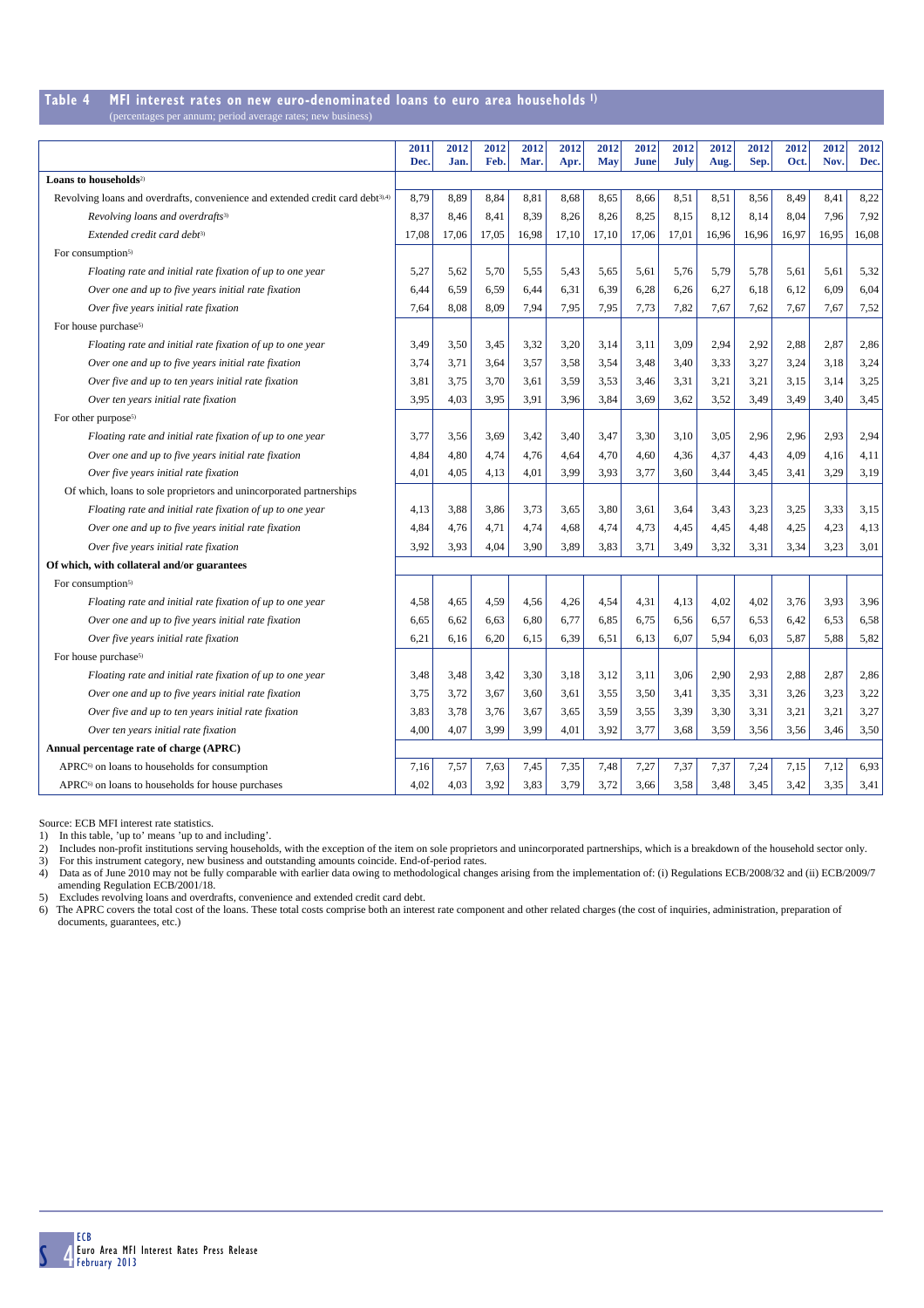### **Table 5 Volumes of new euro-denominated loans to euro area households 1)**

(EUR billions; non-seasonally adjusted; new busi

|                                                                                            | 2011<br>Dec. | 2012<br>Jan. | 2012<br>Feb. | 2012<br>Mar. | 2012<br>Apr. | 2012<br><b>May</b> | 2012<br><b>June</b> | 2012<br>July | 2012<br>Aug. | 2012<br>Sep.  | 2012<br>Oct. | 2012<br>Nov.  | 2012<br>Dec.  |
|--------------------------------------------------------------------------------------------|--------------|--------------|--------------|--------------|--------------|--------------------|---------------------|--------------|--------------|---------------|--------------|---------------|---------------|
| Loans to households <sup>2)</sup>                                                          |              |              |              |              |              |                    |                     |              |              |               |              |               |               |
| Revolving loans and overdrafts, convenience and extended credit card debt <sup>3),4)</sup> | 240,62       | 241,48       | 237,68       | 236,52       | 236,63       | 239,00             | 235,53              | 234,55       | 231,67       | 232,50 231,81 |              | 230,34 234,02 |               |
| Revolving loans and overdrafts <sup>3)</sup>                                               | 196,04       | 197,98       | 196,44       | 195,09       | 195,35       | 195,56             | 194,57              | 192, 16      | 190,73       | 193,54        | 192,55       |               | 191,52 195,46 |
| Extended credit card debt <sup>3)</sup>                                                    | 31,67        | 31,39        | 31,07        | 30,97        | 30,52        | 30,68              | 30,67               | 30,46        | 30,50        | 30,54         | 30,36        | 30,32         | 30,32         |
| For consumption <sup>5)</sup>                                                              |              |              |              |              |              |                    |                     |              |              |               |              |               |               |
| Floating rate and initial rate fixation of up to one year                                  | 3,79         | 3,32         | 3,24         | 3,74         | 3,37         | 3,43               | 3,47                | 3,55         | 2,88         | 2,87          | 3,35         | 3,34          | 2,90          |
| Over one and up to five years initial rate fixation                                        | 5,72         | 5,39         | 5,65         | 6,76         | 6,28         | 6,20               | 6,57                | 6,51         | 5,33         | 5,35          | 6,41         | 5,70          | 5,03          |
| Over five years initial rate fixation                                                      | 4,05         | 4,49         | 4,64         | 5,61         | 5,10         | 5,13               | 5,16                | 5,36         | 4,65         | 4,31          | 5,02         | 4,35          | 3,47          |
| For house purchase <sup>5)</sup>                                                           |              |              |              |              |              |                    |                     |              |              |               |              |               |               |
| Floating rate and initial rate fixation of up to one year                                  | 15,55        | 11,64        | 10,83        | 12,61        | 12,53        | 13,09              | 13,93               | 13,96        | 11,30        | 11,13         | 12,75        | 12,56         | 14,88         |
| Over one and up to five years initial rate fixation                                        | 7,08         | 6,01         | 5,36         | 6,34         | 6,15         | 6,08               | 6,61                | 6,78         | 5,71         | 5,57          | 6,41         | 6,46          | 7,03          |
| Over five and up to ten years initial rate fixation                                        | 10,80        | 9.59         | 7,74         | 9.12         | 8,84         | 8,93               | 9.62                | 10,83        | 9,74         | 8,22          | 9.65         | 8,92          | 9,51          |
| Over ten years initial rate fixation                                                       | 20,25        | 15,44        | 11,48        | 13,62        | 11,56        | 12,19              | 15,41               | 15,83        | 14,33        | 13,01         | 14,00        | 12,79         | 14,25         |
| For other purpose <sup>5)</sup>                                                            |              |              |              |              |              |                    |                     |              |              |               |              |               |               |
| Floating rate and initial rate fixation of up to one year                                  | 13,41        | 11,47        | 10,35        | 12,20        | 10,65        | 9,99               | 12,05               | 12,92        | 10,02        | 10,66         | 12,53        | 10,88         | 12,06         |
| Over one and up to five years initial rate fixation                                        | 2,40         | 2,02         | 1,92         | 2,12         | 2,04         | 1,92               | 2,11                | 2,30         | 1,54         | 1,46          | 1,99         | 1,82          | 1,76          |
| Over five years initial rate fixation                                                      | 4,41         | 3,37         | 2,89         | 3,61         | 2,87         | 3,01               | 3,64                | 3,73         | 3,17         | 2,90          | 3,41         | 3,22          | 3,27          |
| Of which, loans to sole proprietors and unincorporated partnerships                        |              |              |              |              |              |                    |                     |              |              |               |              |               |               |
| Floating rate and initial rate fixation of up to one year                                  | 5,79         | 5,06         | 4,37         | 5,36         | 4,91         | 4,51               | 5,30                | 5,37         | 4,36         | 4,64          | 5,74         | 4,73          | 5,58          |
| Over one and up to five years initial rate fixation                                        | 1,46         | 1,28         | 1,16         | 1,43         | 1,36         | 1,24               | 1,32                | 1,33         | 0,99         | 0,90          | 1,23         | 1,15          | 1,11          |
| Over five years initial rate fixation                                                      | 2,50         | 2,11         | 1,53         | 2,02         | 1.60         | 1,59               | 2,12                | 2,11         | 1,92         | 1,75          | 1.85         | 1.84          | 2,00          |
| Of which, with collateral and/or guarantees                                                |              |              |              |              |              |                    |                     |              |              |               |              |               |               |
| For consumption <sup>5)</sup>                                                              |              |              |              |              |              |                    |                     |              |              |               |              |               |               |
| Floating rate and initial rate fixation of up to one year                                  | 1,15         | 0,77         | 0,77         | 0,98         | 0,81         | 0,79               | 0,88                | 0.94         | 0,75         | 0,75          | 0,84         | 0,82          | 0,73          |
| Over one and up to five years initial rate fixation                                        | 0,61         | 0,58         | 0,65         | 0,75         | 0,74         | 0,70               | 0,73                | 0,79         | 0,64         | 0,64          | 0,65         | 0,57          | 0,54          |
| Over five years initial rate fixation                                                      | 0,42         | 0,43         | 0,43         | 0,51         | 0,66         | 0,62               | 0,70                | 0,72         | 0,70         | 0,62          | 0,52         | 0,41          | 0,42          |
| For house purchase <sup>5)</sup>                                                           |              |              |              |              |              |                    |                     |              |              |               |              |               |               |
| Floating rate and initial rate fixation of up to one year                                  | 11,66        | 7,93         | 7,44         | 8,96         | 8,83         | 9,40               | 9,86                | 9,65         | 7,51         | 7,72          | 8,76         | 8,76          | 11,07         |
| Over one and up to five years initial rate fixation                                        | 4,89         | 3,96         | 3,55         | 4,25         | 4,17         | 4,15               | 4,53                | 4,55         | 3,84         | 3,72          | 4,30         | 4,21          | 4,84          |
| Over five and up to ten years initial rate fixation                                        | 6,64         | 5,64         | 4,32         | 4,98         | 4,96         | 5,14               | 5,50                | 6,08         | 5,48         | 4,58          | 5,35         | 4,98          | 5,19          |
| Over ten years initial rate fixation                                                       | 15,34        | 11,51        | 7,93         | 9,35         | 8,24         | 8,49               | 10,42               | 11,24        | 9,91         | 9,16          | 9.99         | 8,64          | 10,40         |
| Annual percentage rate of charge (APRC)                                                    |              |              |              |              |              |                    |                     |              |              |               |              |               |               |
| APRC <sup>6)</sup> on loans to households for consumption                                  | 13,55        | 13,19        | 13,52        | 16,11        | 14,74        | 14,75              | 15,19               | 15,41        | 12,84        | 12,52         | 14,78        | 13,37         | 11,40         |
| APRC <sup>6)</sup> on loans to households for house purchases                              | 53,65        | 42,66        | 35,38        | 41,66        | 39,07        | 40,27              | 45,54               | 47,39        | 41,05        | 37,90         | 42,78        | 40,71         | 45,64         |

Source: ECB MFI interest rate statistics.

1) In this table, 'up to' means 'up to and including'.

2) Includes non-profit institutions serving households, with the exception of the item on sole proprietors and unincorporated partnerships, which is a breakdown of the household sector only.<br>3) For these instrument categor

different regulations.

4) Data as of June 2010 may not be fully comparable with earlier data owing to methodological changes arising from the implementation of: (i) Regulations ECB/2008/32 and (ii) ECB/2009/7 amending Regulation ECB/2001/18.

5) Excludes revolving loans and overdrafts, convenience and extended credit card debt.

6) The APRC covers the total cost of the loans. These total costs comprise both an interest rate component and other related charges (the cost of inquiries, administration, preparation of documents, guarantees, etc.)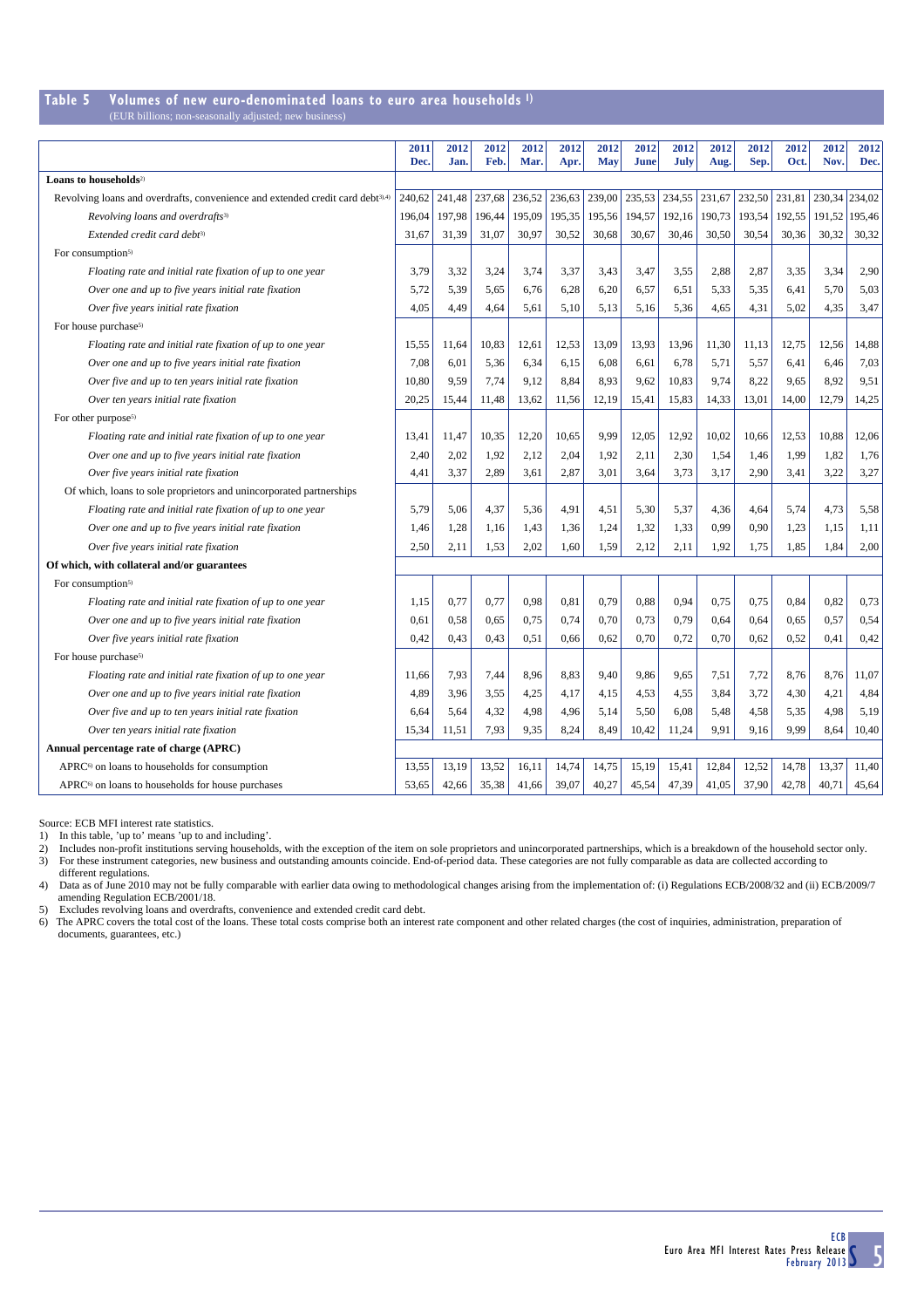#### **Table 6 New euro-denominated deposits from euro area residents 1)** (percentages per annum, period average rates; EUR billions, non-seasonally adjusted; new

|                                                     | 2011     | 2012     | 2012     | 2012                                                                                                                 | 2012     | 2012                                | 2012        | 2012   | 2012            | 2012     | 2012     | 2012                       | 2012     |
|-----------------------------------------------------|----------|----------|----------|----------------------------------------------------------------------------------------------------------------------|----------|-------------------------------------|-------------|--------|-----------------|----------|----------|----------------------------|----------|
|                                                     | Dec.     | Jan.     | Feb.     | Mar.                                                                                                                 | Apr.     | May                                 | <b>June</b> | July   | Aug.            | Sep.     | Oct.     | Nov.                       | Dec.     |
|                                                     |          |          |          | <b>MFI</b> interest rates                                                                                            |          |                                     |             |        |                 |          |          |                            |          |
| From households                                     |          |          |          |                                                                                                                      |          |                                     |             |        |                 |          |          |                            |          |
| Overnight <sup>2),3)</sup>                          | 0,54     | 0,53     | 0,52     | 0,51                                                                                                                 | 0,49     | 0,48                                | 0,47        | 0,45   | 0,44            | 0,42     | 0,41     | 0,40                       | 0,39     |
| With an agreed maturity of: up to one year          | 2,78     | 2,94     | 2,90     | 2,88                                                                                                                 | 2,82     | 2.65                                | 2,72        | 2,80   | 2,66            | 2,80     | 2.74     | 2,73                       | 2,71     |
| over one and up to two years                        | 3,20     | 3.49     | 3,38     | 3,04                                                                                                                 | 2,93     | 2,70                                | 2,73        | 2,89   | 2,76            | 2,83     | 2,56     | 2.46                       | 2,58     |
| over two years                                      | 3.06     | 3.15     | 3.16     | 3.03                                                                                                                 | 2.84     | 2.68                                | 2.63        | 2.61   | 2.51            | 2.42     | 2.49     | 2.35                       | 2,25     |
| Redeemable at notice of:2),3) up to three months    | 1,79     | 1,81     | 1.81     | 1,79                                                                                                                 | 1.76     | 1.74                                | 1.73        | 1.70   | 1.68            | 1,65     | 1,62     | 1.61                       | 1,60     |
| over three months                                   | 1,97     | 1,96     | 1,96     | 1,95                                                                                                                 | 1,95     | 1,91                                | 1,88        | 1,85   | 1,81            | 1,77     | 1,71     | 1,65                       | 1,59     |
| From non-financial corporations                     |          |          |          |                                                                                                                      |          |                                     |             |        |                 |          |          |                            |          |
| Overnight <sup>2)</sup>                             | 0,65     | 0.61     | 0.59     | 0,58                                                                                                                 | 0,55     | 0,54                                | 0,52        | 0.48   | 0,46            | 0,46     | 0.45     | 0,43                       | 0,42     |
| With an agreed maturity of: up to one year          | 1,53     | 1,36     | 1,26     | 1,31                                                                                                                 | 1,16     | 1,07                                | 1,11        | 1,14   | 1,10            | 1,13     | 1,05     | 1,04                       | 1,08     |
| over one and up to two years                        | 2.76     | 2,95     | 2,96     | 2,75                                                                                                                 | 2,70     | 2.31                                | 2,32        | 2,01   | 2.12            | 2.37     | 2.18     | 2.03                       | 1,91     |
| over two years                                      | 2,90     | 2,92     | 3,01     | 2,98                                                                                                                 | 3,07     | 2,75                                | 2,69        | 2,53   | 2,42            | 2,53     | 2,21     | 2,21                       | 2,16     |
| Repos                                               | 1,38     | 1,23     | 1.05     | 0,97                                                                                                                 | 1.28     | 0.93                                | 0,98        | 1,26   | 1.01            | 1.41     | 1,50     | 1.12                       | 1,53     |
|                                                     |          |          |          | MFI business volumes <sup>2)</sup>                                                                                   |          |                                     |             |        |                 |          |          |                            |          |
| From households                                     |          |          |          |                                                                                                                      |          |                                     |             |        |                 |          |          |                            |          |
| Overnight <sup>2),3)</sup>                          |          |          |          | 2.233,49 2.206,93 2.196,58 2.202,02 2.224,88 2.221,45 2.264,36 2.255,50 2.256,97 2.270,83 2.259,97 2.274,86 2.321,21 |          |                                     |             |        |                 |          |          |                            |          |
| With an agreed maturity of: up to one year          | 102,71   | 124,00   | 104,32   | 103.96                                                                                                               | 92,98    | 90,15                               | 81,22       | 101.77 | 81,21           | 85,69    | 100.08   | 87,58                      | 85,88    |
| over one and up to two years                        | 14,09    | 17,50    | 15,40    | 10.92                                                                                                                | 8.63     | 9.80                                | 8,78        | 11,23  | 10,22           | 10.00    | 15,29    | 15,65                      | 14,72    |
| over two years                                      | 10,19    | 14.01    | 14.75    | 12,86                                                                                                                | 10.36    | 10,28                               | 9,83        | 10.06  | 7.64            | 7.21     | 8.70     | 8.34                       | 10.89    |
| Redeemable at notice of: $2,3$ ) up to three months | 1.905,43 | 1.922,79 | 1.929,00 | 1.937,41                                                                                                             | 1.941,86 | 1.948,35 1.954,75 1.961,04 1.970,62 |             |        |                 |          |          | 1.972,72 1.984,78 1.991,09 | 2.019,36 |
| over three months                                   | 108,17   | 107,43   | 107,26   | 106,52                                                                                                               | 106,52   | 105,80                              | 104,86      | 103,86 | 102,51          | 100.99   | 100,28   | 101.07                     | 99,67    |
| From non-financial corporations                     |          |          |          |                                                                                                                      |          |                                     |             |        |                 |          |          |                            |          |
| Overnight <sup>2)</sup>                             | 986,58   | 939.64   | 928,94   | 964,82                                                                                                               | 955,17   | 972,11                              | 996,20      |        | 990,33 1.008,13 | 1.024.04 | 1.026.12 | 1.040.46                   | 1.078,23 |
| With an agreed maturity of: up to one year          | 178,87   | 163,87   | 144,40   | 136,73                                                                                                               | 128,24   | 131,05                              | 127,95      | 121,07 | 90.63           | 114.94   | 121.93   | 111,88                     | 116,84   |
| over one and up to two years                        | 3,65     | 3,23     | 3,47     | 2,60                                                                                                                 | 1,92     | 1,62                                | 1,82        | 3,30   | 1,49            | 2,10     | 3,44     | 2,89                       | 3,21     |
| over two years                                      | 3,51     | 3,50     | 3.81     | 3.31                                                                                                                 | 3,12     | 2,77                                | 3,29        | 4,04   | 2,22            | 2.71     | 3,56     | 2.42                       | 2,93     |
| Repos                                               | 24.73    | 25.06    | 21.41    | 19.66                                                                                                                | 14.97    | 16.06                               | 12,24       | 15.94  | 11.48           | 10.00    | 11.27    | 9.13                       | 7,91     |

Source: ECB MFI interest rate statistics.<br>1) In this table, 'up to' means 'up to and including'.<br>2) For this instrument category, new business and outstanding amounts coincide. End-of-period rates.<br>3) For this instrument c negligible compared with those of the household sector in all participating Member States.